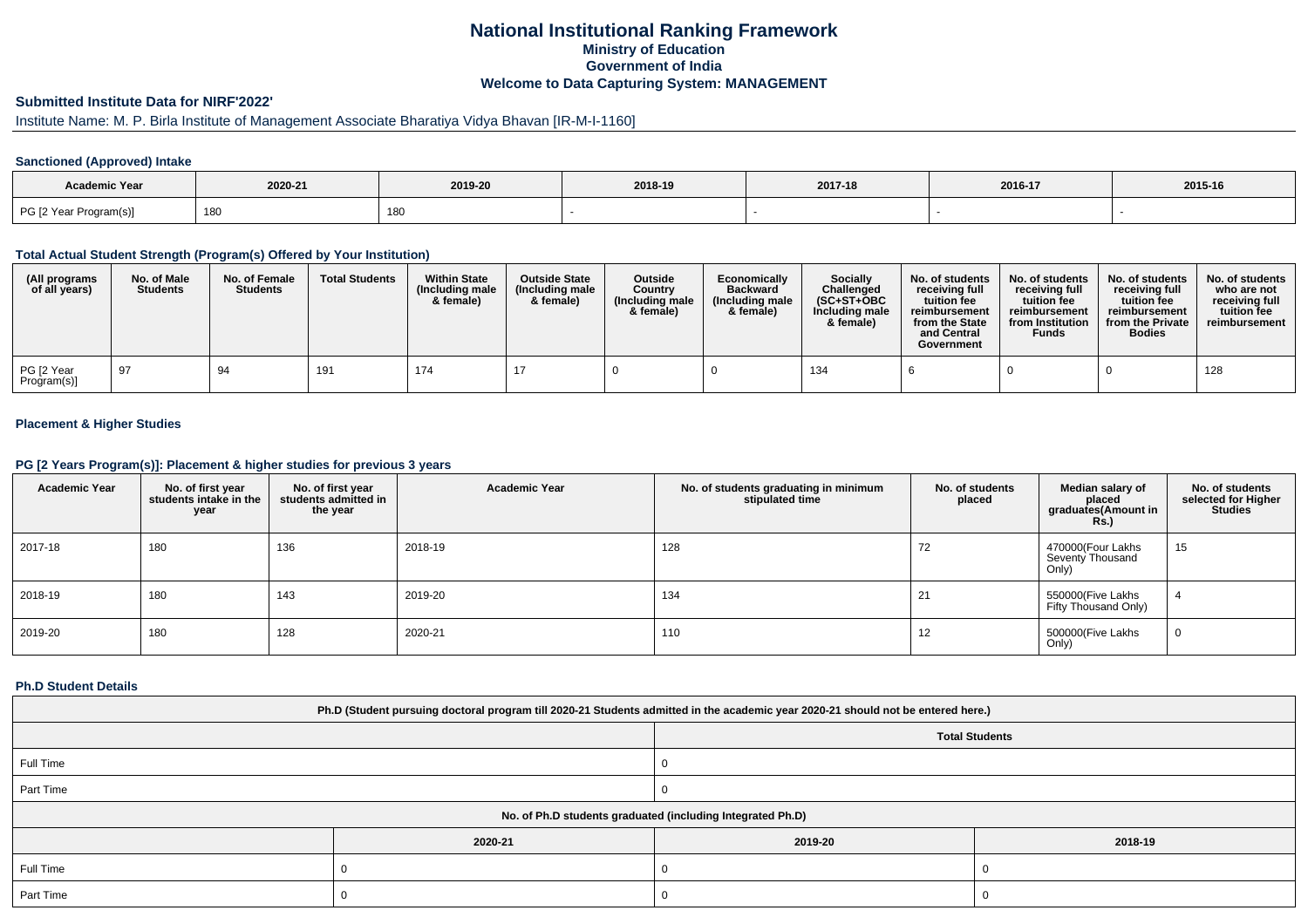#### **Financial Resources: Utilised Amount for the Capital expenditure for previous 3 years**

| <b>Academic Year</b>                                                                                                                                                           | 2020-21                                                        | 2019-20                                                              | 2018-19                                                               |  |  |  |  |  |
|--------------------------------------------------------------------------------------------------------------------------------------------------------------------------------|----------------------------------------------------------------|----------------------------------------------------------------------|-----------------------------------------------------------------------|--|--|--|--|--|
|                                                                                                                                                                                | <b>Utilised Amount</b>                                         | <b>Utilised Amount</b>                                               | <b>Utilised Amount</b>                                                |  |  |  |  |  |
| Annual Capital Expenditure on Academic Activities and Resources (excluding expenditure on buildings)                                                                           |                                                                |                                                                      |                                                                       |  |  |  |  |  |
| Library (Books, Journals and e-Resources only)                                                                                                                                 | 102471 (ONE LAKH TWENTY FOUR THOUSAND AND<br>SEVENTY ONE ONLY) | 294766 (TWO LAKH NINTY FOUR THOUSAND SEVEN<br>HUNDRED AND SIXTY SIX) | 1064959 (TEN LAKH SIXTY FOUR THOUSAND NINE<br>HUNDRED AND FIFTY NINE) |  |  |  |  |  |
| Expenditure on setting up/upgradation of laboratory                                                                                                                            | 0 (ZERO)                                                       | $0$ (ZERO)                                                           | $0$ (ZERO)                                                            |  |  |  |  |  |
| Other expenditure on creation of Capital Assets (For setting up<br>classrooms, seminar hall, conference hall, library excluding<br>expenditure on Land , Building, Roads etc.) | 0 (ZERO)                                                       | $0$ (ZERO)                                                           | 0 (ZERO)                                                              |  |  |  |  |  |

## **Financial Resources: Utilised Amount for the Operational expenditure for previous 3 years**

| Academic Year                                                                                                                                                                                   | 2020-21                                                                                  | 2019-20                                                                                     | 2018-19                                                                            |  |  |  |  |  |
|-------------------------------------------------------------------------------------------------------------------------------------------------------------------------------------------------|------------------------------------------------------------------------------------------|---------------------------------------------------------------------------------------------|------------------------------------------------------------------------------------|--|--|--|--|--|
|                                                                                                                                                                                                 | <b>Utilised Amount</b>                                                                   | <b>Utilised Amount</b>                                                                      | <b>Utilised Amount</b>                                                             |  |  |  |  |  |
| <b>Annual Operational Expenditure</b>                                                                                                                                                           |                                                                                          |                                                                                             |                                                                                    |  |  |  |  |  |
| Salaries (Teaching and Non Teaching staff)                                                                                                                                                      | 12123136 (ONE CRORE TWENTY ONE LAKH TWENTY<br>THREE THOUSAND ONE HUNDRED AND THIRTY SIX) | 14622779 (ONE CRORE FORTY SIX LAKHS TWENTY TWO<br>THOUSAND AND SEVEN HUNDRED SEVENTY NINE ) | 17001897 (ONE CRORE SEVENTY LAKHS ONE THOUSAND<br>EIGHT HUNDRED NINETY SEVEN)      |  |  |  |  |  |
| Maintenance of Academic Infrastructure or consumables and<br>other running expenditures (excluding maintenance of hostels<br>and allied services, rent of the building, depreciation cost, etc) | 4891414 (FOURTY EIGHT LAKH NINTY ONE THOUSAND<br>FOUR HUNDRED AND FOURTEEN)              | 10940893 (ONE CRORE NINE LAKHS FORTY THOUSAND<br>EIGHT HUNDRED NINETY THREE)                | 36810958 (THREE CRORES SIXTY EIGHT LAKHS TEN<br>THOUSAND NINE HUNDRED FIFTY EIGHT) |  |  |  |  |  |
| Seminars/Conferences/Workshops                                                                                                                                                                  | 33600 (Thirty three and six hundred only)                                                | 1051985 (TEN LAKHS FIFTY ONE THOUSAND NINE<br>HUNDRED AND EIGHTY FIVE )                     | 1015008 (TEN LAKHS FIFTEEN THOUSAND AND EIGHT)                                     |  |  |  |  |  |

#### **Sponsored Research Details**

| <b>Financial Year</b>                    | 2020-21 | 2019-20 | 2018-19        |  |
|------------------------------------------|---------|---------|----------------|--|
| Total no. of Sponsored Projects          |         |         |                |  |
| Total no. of Funding Agencies            |         |         |                |  |
| Total Amount Received (Amount in Rupees) |         |         | 500000         |  |
| Amount Received in Words                 | Zero    | Zero    | FIVE LAKH ONLY |  |

## **Consultancy Project Details**

| <b>Financial Year</b>                    | 2020-21 | 2019-20 | 2018-19 |  |
|------------------------------------------|---------|---------|---------|--|
| Total no. of Consultancy Projects        |         |         |         |  |
| Total no. of Client Organizations        |         |         |         |  |
| Total Amount Received (Amount in Rupees) |         |         |         |  |
| Amount Received in Words                 | Zero    | Zero    | Zero    |  |

### **Executive Development Program/Management Development Programs**

| <b>Financial Year</b><br>. | ,,,,,,,,<br>the contract of the contract of the | 2019-20<br>$\sim$ $\sim$ $\sim$ | 2018-19<br>$\sim$ $\sim$ $\sim$ |
|----------------------------|-------------------------------------------------|---------------------------------|---------------------------------|
|----------------------------|-------------------------------------------------|---------------------------------|---------------------------------|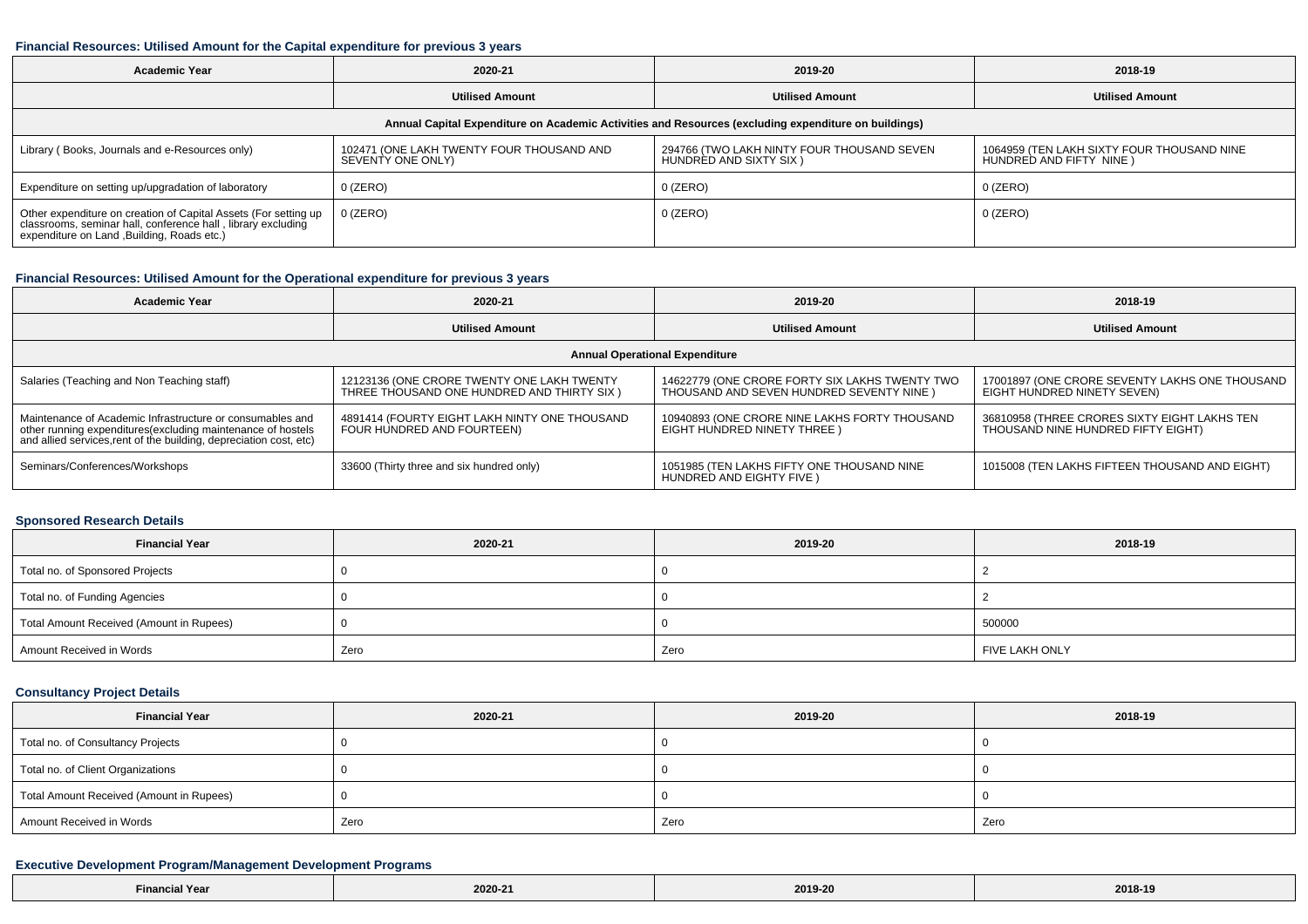| Total no. of Executive Development Programs/ Management<br>Development Programs   |      |      |      |
|-----------------------------------------------------------------------------------|------|------|------|
| Total no. of Participants                                                         |      |      |      |
| Total Annual Earnings (Amount in Rupees)(Excluding Lodging<br>& Boarding Charges) | - 0  |      |      |
| Total Annual Earnings in Words                                                    | Zero | Zero | Zero |

## **PCS Facilities: Facilities of physically challenged students**

| 1. Do your institution buildings have Lifts/Ramps?                                                                                                         | Yes, more than 80% of the buildings |
|------------------------------------------------------------------------------------------------------------------------------------------------------------|-------------------------------------|
| 2. Do your institution have provision for walking aids, including wheelchairs and transportation from one building to another for<br>handicapped students? | Yes                                 |
| 3. Do your institution buildings have specially designed toilets for handicapped students?                                                                 | Not available                       |

# **Faculty Details**

| <b>Srno</b>    | Name                           | Age | <b>Designation</b>                                  | Gender | Qualification | <b>Experience (In</b><br>Months) | <b>Currently working</b><br>with institution? | <b>Joining Date</b> | <b>Leaving Date</b>      | <b>Association type</b> |
|----------------|--------------------------------|-----|-----------------------------------------------------|--------|---------------|----------------------------------|-----------------------------------------------|---------------------|--------------------------|-------------------------|
| $\mathbf{1}$   | ANU A NATRAJ                   | 35  | <b>Assistant Professor</b>                          | Female | <b>MBA</b>    | 130                              | Yes                                           | 01-06-2012          | $\sim$                   | Regular                 |
| 2              | <b>S RAMGOPAL</b>              | 73  | <b>Assistant Professor</b>                          | Male   | <b>MBA</b>    | 588                              | Yes                                           | 01-01-2005          | $\sim$                   | Regular                 |
| 3              | Dr<br>SATHYANARAYAN<br>A S     | 51  | Dean / Principal /<br>Director / Vice<br>Chancellor | Male   | Ph.D          | 168                              | Yes                                           | 01-01-2008          | $\sim$                   | Regular                 |
| $\overline{4}$ | DR SUMITHRA<br><b>SREENATH</b> | 48  | Professor                                           | Female | Ph.D          | 323                              | Yes                                           | 01-09-2003          | $\overline{a}$           | Regular                 |
| 5              | <b>MANJULA M</b>               | 38  | Other                                               | Female | M.LISc        | 134                              | Yes                                           | 01-06-2011          | $\sim$                   | Regular                 |
| 6              | AMREENISMAT M<br>KHAN          | 33  | Other                                               | Female | <b>MBA</b>    | 121                              | Yes                                           | 11-10-2012          | $\sim$                   | Regular                 |
| $\overline{7}$ | N BHAVYA                       | 32  | <b>Assistant Professor</b>                          | Female | <b>MBA</b>    | 110                              | Yes                                           | 03-05-2012          | $\overline{\phantom{a}}$ | Regular                 |
| 8              | S SANTHANAM                    | 80  | Professor                                           | Male   | M.Sc.         | 204                              | Yes                                           | 01-08-2004          | $\mathbf{u}$             | Regular                 |
| 9              | DR ROHINI G<br><b>SHETTY</b>   | 60  | Associate Professor                                 | Female | Ph.D          | 216                              | Yes                                           | 19-11-2007          | $\sim$                   | Regular                 |
| 10             | <b>GEETHAP</b>                 | 40  | Lecturer                                            | Female | <b>MBA</b>    | 122                              | Yes                                           | 01-06-2011          | $\overline{\phantom{a}}$ | Regular                 |
| 11             | R KALAVATHI                    | 37  | Lecturer                                            | Female | <b>MBA</b>    | 72                               | Yes                                           | 01-03-2016          | $\mathbf{u}$             | Regular                 |
| 12             | RAVINDRA B S                   | 66  | Associate Professor                                 | Male   | <b>PGDIM</b>  | 481                              | Yes                                           | 01-04-2016          | $\sim$                   | Regular                 |
| 13             | <b>MT SRISAILAM</b>            | 72  | Other                                               | Male   | <b>MBA</b>    | 556                              | Yes                                           | 04-03-2011          | $\sim$                   | Adhoc / Contractual     |
| 14             | DR LALITH<br><b>ACHOTH</b>     | 65  | Professor                                           | Male   | Ph.D          | 468                              | Yes                                           | 01-09-2018          | $\overline{\phantom{a}}$ | Regular                 |
| 15             | <b>MANJUNATH S</b><br>MENEDHAL | 45  | <b>Assistant Professor</b>                          | Male   | M. Phil       | 250                              | Yes                                           | 03-09-2018          | $\overline{\phantom{a}}$ | Regular                 |
| 16             | PRAVEENA V<br><b>SAVADI</b>    | 41  | <b>Assistant Professor</b>                          | Male   | M.LISc        | 121                              | No                                            | 01-07-2010          | 31-03-2021               | Regular                 |
| 17             | DR ROHINI G<br><b>SHETTY</b>   | 60  | Associate Professor                                 | Female | Ph.D          | 336                              | Yes                                           | 19-11-2007          | $\overline{\phantom{a}}$ | Regular                 |